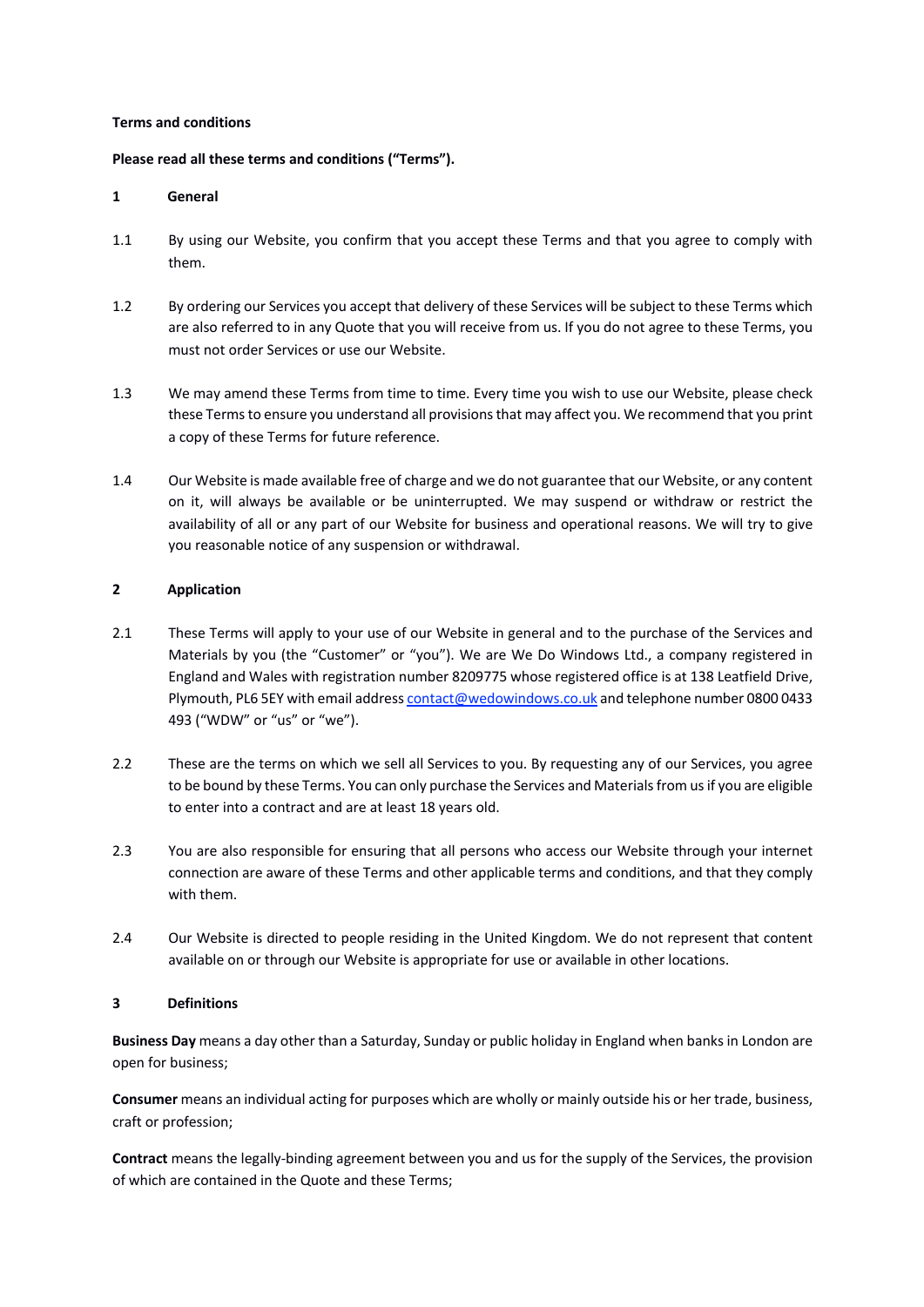**Property** means your home or premises or other location where the Services are to be supplied, as set out in the Quote;

**Durable Medium** means paper or email, or any other medium that allows information to be addressed personally to the recipient, enables the recipient to store the information in a way accessible for future reference for a period that is long enough for the purposes of the information, and allows the unchanged reproduction of the information stored;

**Fees** means the sums payable by you under any Contract for the Supply of Services and any Materials'

**Materials** means any Materials that we supply to you with the Services, including but not limited to doubleglazed units, of the number and description as set out in the Quote;

**Order** means the Customer's acceptance of any Quote in writing or verbally, either in person or over the phone;

**Privacy Policy** means the terms which set out how we will deal with confidential and personal information received from you via the Website;

**Quote** means an offer to supply Services and Materials to you in writing subject to these Terms;

**Services** means the services advertised on the Website, including any Materials, of the number and description set out in the Quote;

**Website** means our website https://www.wedowindows.co.uk/ on which the Services are advertised.

## **4 Services**

- 4.1 Our range of Services is detailed on our Website. Any description is for illustrative purposes only and there may be small discrepancies in the size and colour of any Materials supplied.
- 4.2 As specifications for Services and any Materials we provide to you are made to your special requirements, it is your responsibility to ensure that any information or specification you provide is accurate.
- 4.3 All Services which appear on the Website are subject to availability.
- 4.4 We can make changes to the Services which are necessary to comply with any applicable law or safety requirement. We will notify you of these changes.

## **5 Customer responsibilities**

- 5.1 You must co-operate with us in all matters relating to the Services, provide us and our authorised employees and representatives with access to any premises under your control as required, provide us with all information required to perform the Services and obtain any necessary licences and consents (unless otherwise agreed).
- 5.2 Failure to comply with the above is a Customer default which entitles us to suspend performance of the Services until you remedy it or if you fail to remedy it following our request, we can terminate the Contract with immediate effect on written notice to you.
- 5.3 Where applicable you must consult the owner of your property in regard to the Services and gain consent before ordering the Services. This includes sharing details of the proposed materials to be used.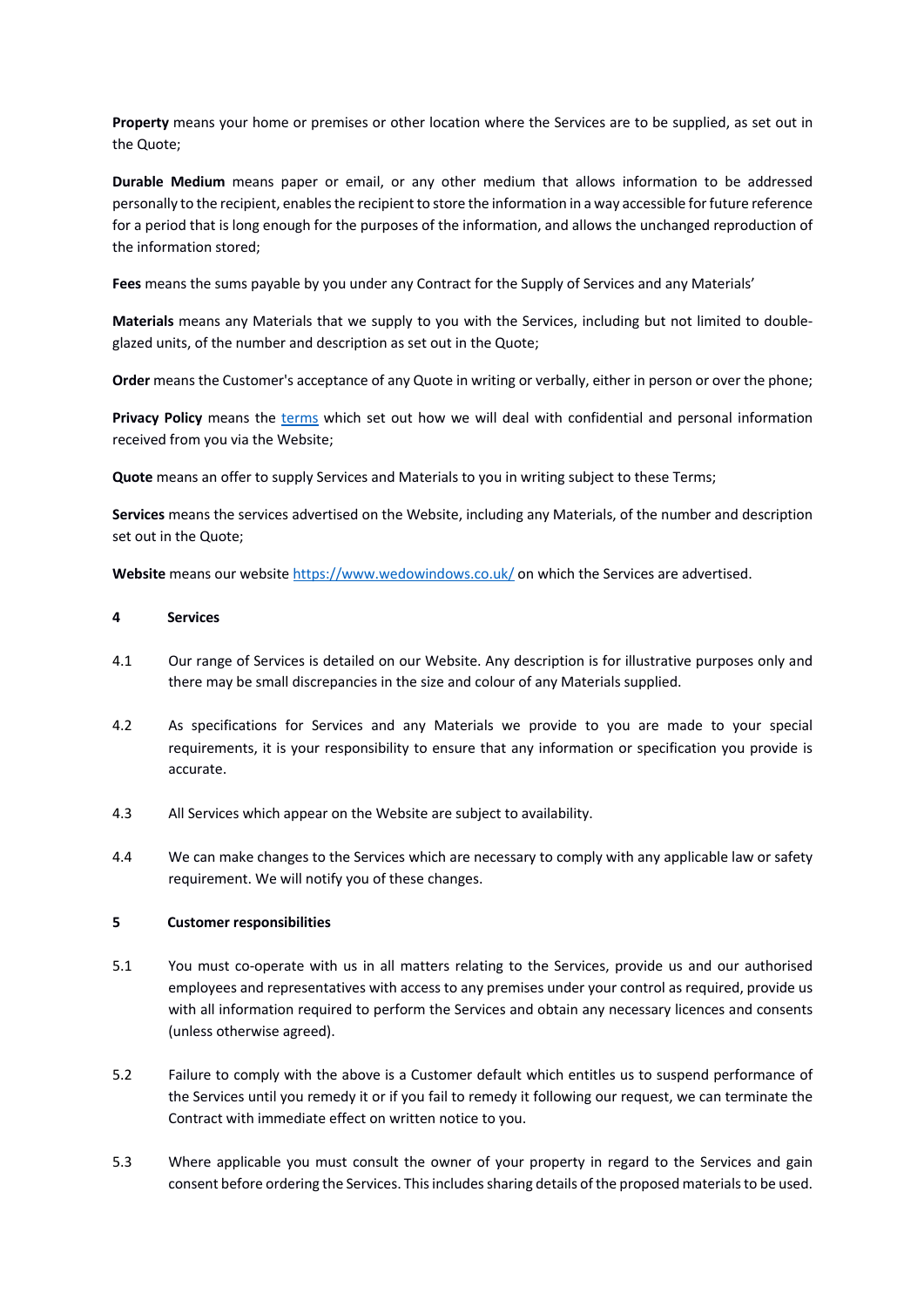- 5.4 It is your sole responsibility to inform us of:
	- Any legal obligations or permission that may be relevant to carrying out the Services including but not limited to bylaws and planning permission if required; and
	- Any hazards which we might come across whilst performing the Services.
- 5.5 If you have not informed us of any of the considerations mentioned in Clause 5.4 above prior to commencement of delivery of the Services, we accept no responsibility for any issues that may arise due to either contraventions of planning or other legal obligations.

## **6 Personal information**

- 6.1 We retain and use all information strictly under the Privacy Policy.
- 6.2 We may contact you by using phone, e-mail or other electronic communication methods or by pre-paid post and you expressly agree to this.

## **7 Basis of Sale**

- 7.1 The description of the Services on our Website does not constitute a contractual offer to sell the Services.
- 7.2 Once you contact us for an estimate via phone or email, we will endeavour to get back to you within a 48-hour period and provide you with a Quote within 5 Business Days where possible.
- 7.3 If you accept the Quote and make an Order, a Contract will be formed for the Services which will be governed by these Terms. Therefore, you must ensure that the Quote is complete and accurate and inform us immediately of any errors prior to acceptance so that we can revise the Quote accordingly. No variation of the Contract, whether about description of the Services, Fees or otherwise, can be made after it has been entered into unless the variation is agreed by the Customer and the Supplier in writing. and any such changes may incur extra fees.
- 7.4 Any Quote is valid for a maximum period of 3 calendar months from its date, unless we expressly withdraw it at an earlier time.

## **8 Fees and Payment**

- 8.1 The Fees and any additional delivery or other charges is that set out on the Website or in the Quote at the date you make the Order or such other price as we may agree in writing. Prices for our Services are mainly calculated on a fixed rate basis but are subject to variation.
- 8.2 If you wish to add to the Services as outlined in the Quote, then this will be chargeable. In particular, if you wish to add to the Services as outlined in the Quote or if any information provided by you prior to the issuance of the Quote is incorrect leading to an increased cost for us in supplying the Services you require, then an extra charge will be applicable. We will notify you of the extra cost prior to undertaking any additional work.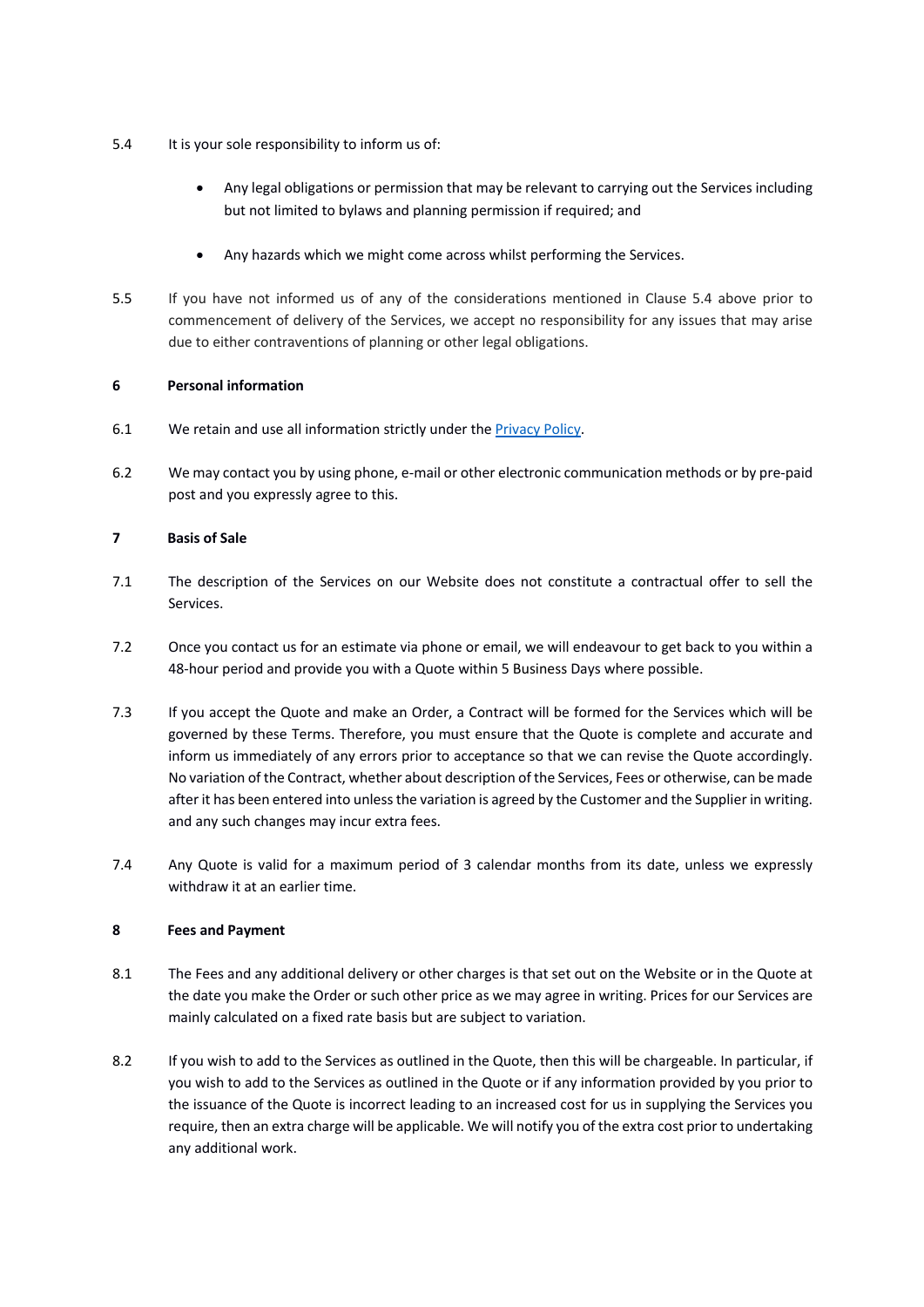- 8.3 All Fees and charges are subject to VAT at the rate applicable at the time of the Order. Our VAT Number is 152299892.
- 8.4 Payment for the Services must be made in full within the longer of 10 Business Days of satisfactory completion of the Services unless the performance of the Services is subject to a dispute. If payment of the Fees has not been made in full after 10 Business Days following completion of the Services and there is no dispute over the delivery of the Services by us, we charge interest at a rate of 3% per annum until the payment is made in full.
- 8.5 All payments must be made via cash, debit or credit card, cheque or BACS transfer to our bank account as follows:

Bank name: Lloyds Bank Account name: We Do Windows Ltd. Account number: 50763560 Sort code: 77-09-01

## **9 Performance of the Services**

- 9.1 We will perform the Services at the Property by the time or within the agreed period or, failing any agreement within a reasonable time.
- 9.2 In any case, regardless of events beyond our control, if we do not perform the Services on time, you can (in addition to any other remedies) treat the Contract at an end if:
	- 9.2.1 we have refused to perform the Services, or if performance on time is essential taking into account all the relevant circumstances at the time the Contract was made, or you said to us before the Contract was made that performance on time was essential; or
	- 9.2.2 after we have failed to perform the Services on time, you have specified a later period which is appropriate to the circumstances and we have not performed the Services within that period.

#### **10 Risk and Title**

- 10.1 Risk of damage to, or loss of, any Materials will pass to you when the Materials are delivered to you.
- 10.2 You will not own the Materials until we have received payment for the Services in full. If full payment is overdue, we can choose, by notice to cancel the performance of the Services and end any right to use the Materials, in which case you must return the Materials or allow us to collect them.

#### **11 Withdrawal and cancellation**

- 11.1 We may end the Contract at any time by writing to you if you commit a breach of these Terms as follows:
	- 11.1.1 you do not make any payment of Fees to us when it is due and you still do not make payment within 5 Business Days of us reminding you that payment is due; and/or
	- 11.1.2 you do not, within a reasonable time, allow us to perform the Services at your Property.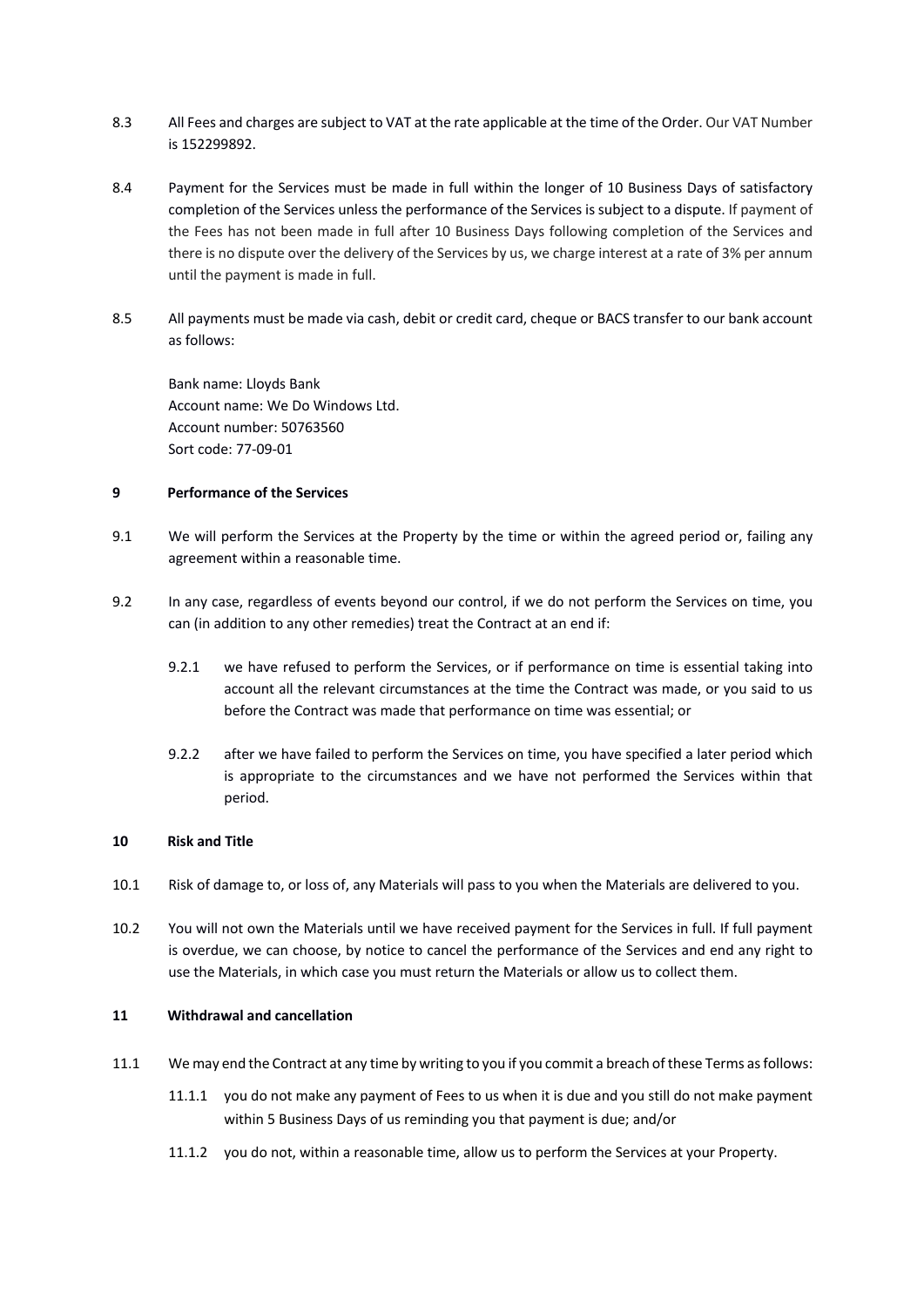- 11.2 As the Services we perform and the most of the Materials we install are bespoke and fitted to your requirements, you do not have any statutory right to cancel or change your mind once and Order has been made.
- 11.3 If you wish to cancel the Services, PROVIDED THAT notice of cancellation is provided to us with no less than 1 weeks' notice prior to the planned commencement date of the Services, you will incur a cancellation fee of 50% of the Services plus the cost of Materials already incurred by us.
- 11.4 If you cancel the Services within 1 week of the planned commencement date of the Services, *you may be liable* for the entirety of the Fees due under the Contract.
- 11.5 In respect of any Materials that we supply that are non-bespoke, you do enjoy your statutory rights to cancel the Contract for any reason within 14 days of receipt of the Materials PROVIDED THAT the they have not been installed. In order to cancel the order of these Materials, please contact us with your name, address and details as soon as possible.
- 11.6 To exercise the right to cancel, you must inform us of your decision to cancel this Contract by a clear statement setting out your decision by contacting us. We will then communicate to you an acknowledgement of receipt of such cancellation in a Durable Medium (for example by email) without delay.

## **12 Guarantee of Services**

- 12.1 Subject to your compliance with your maintenance obligations below and PROVIDED THAT we have supplied the Materials used in delivering the Services, we offer a quality guarantee on the Services, the period of which varies from 1 to 10 years depending on the Services performed and the Materials installed (1 to 10 years for double glazed units which will be specified on the Quote and 1 year guarantee for all Materials). These guarantees are with us and are not insurance backed guarantees.
- 12.2 Where Materials are covered by their own retail or manufacturer's warranty we shall pass on these same warranties to you and will provide you with details of these warranties and/or guarantees upon request.
- 12.3 For the avoidance of doubt, you will not be able to benefit from our guarantee and it will become invalid if:
	- 12.3.1 Any installed Materials have been modified or tampered with by anyone other than us without our knowledge and approval;
	- 12.3.2 The installed Materials have been damaged due to misuse, neglect or lack of maintenance by you or from causes beyond our control (e.g. vandalism);
	- 12.3.3 If there are minor imperfections within the replacement glass and outside the scope of the visual quality standard of the Glass & Glazing Federation;
	- 12.3.4 Surface condensation appears on any replacement glass other than between the panes of glass
	- 12.3.5 The defects or faults you seek to rectify are due to normal wear and tear;
	- 12.3.6 You fail to carry out adequate cleaning and/or maintenance of any replacement glass or hardware in accordance with any instructions given by us;
	- 12.3.7 The defects or faults you seek to rectify are caused by an act of God, including but not limited to, lightning, storms, flooding or high winds; or
	- 12.3.8 The defects or faults that you seek to rectify have been caused by pre-existing issues with the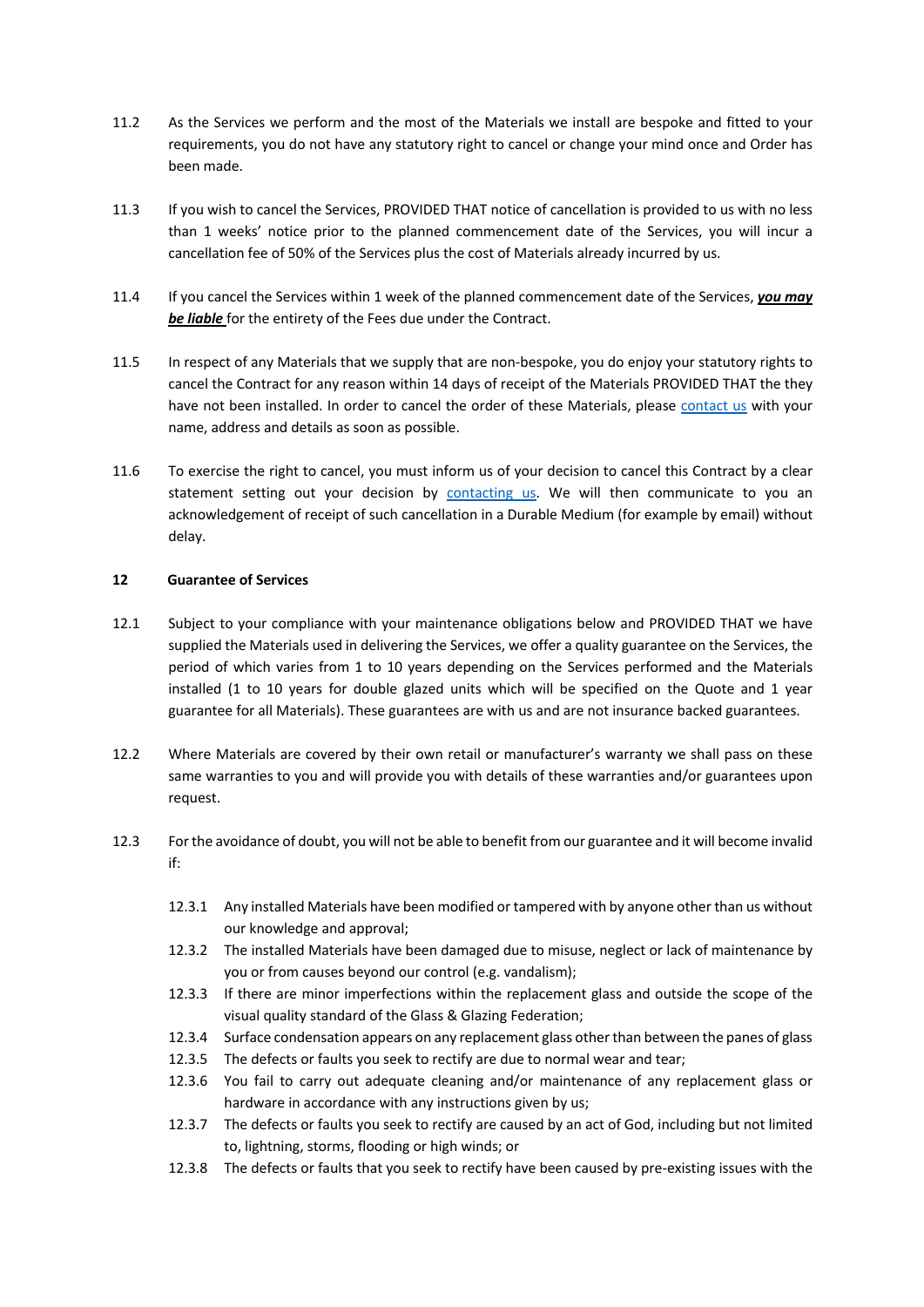Property.

12.4 If you sell your Property in which the Services have been performed, then we will, on request, transfer the unexpired part of this guarantee to the new owner. We reserve the right to consider any change in the Property's use prior to agreeing to a transfer of guarantee, for which a fee may be charged.

# **13 Duration, termination and suspension**

- 13.1 The Contract shall commence when you make an Order and shall continue for as long as it takes us to perform the Services.
- 13.2 Either you or we may terminate the Contract or suspend the Services at any time by a written notice of termination or suspension to the other if that other:
	- 13.2.1 commits a serious breach, or series of breaches resulting in a serious breach, of the Contract and the breach either cannot be fixed or is not fixed within 30 days of the written notice; or
	- 13.2.2 is subject to any step towards its bankruptcy or liquidation.
- 13.3 On termination of the Contract for any reason, any of our respective remaining rights and liabilities will not be affected.

## **14 Circumstances beyond the control of either party**

- 14.1 In the event of any failure by us to complete the Services due to something beyond our reasonable control:
	- 14.1.1 we will advise you as soon as reasonably practicable; and
	- 14.1.2 our obligations will be suspended so far as is reasonable, PROVIDED THAT we will act reasonably and that we will not be liable for any failure which we could not reasonably avoid.

## **15 Intellectual Property**

- 15.1 We are the owner or the licensee of all intellectual property rights in our Website, and in the material published on it. Those works are protected by copyright laws and treaties around the world. All such rights are reserved.
- 15.2 Our status (and that of any identified contributors) as the authors of content on our Website must always be acknowledged.
- 15.3 You must not use any part of the content on our site for commercial purposes without obtaining a licence to do so from us or our licensors.

## **16 Reliance on our Website**

- 16.1 The content on our Website is provided for general information only and is not intended to amount to advice on which you should rely.
- 16.2 Although we make reasonable efforts to update the information on our Website, we make no representations, warranties or guarantees, whether express or implied, that the content on our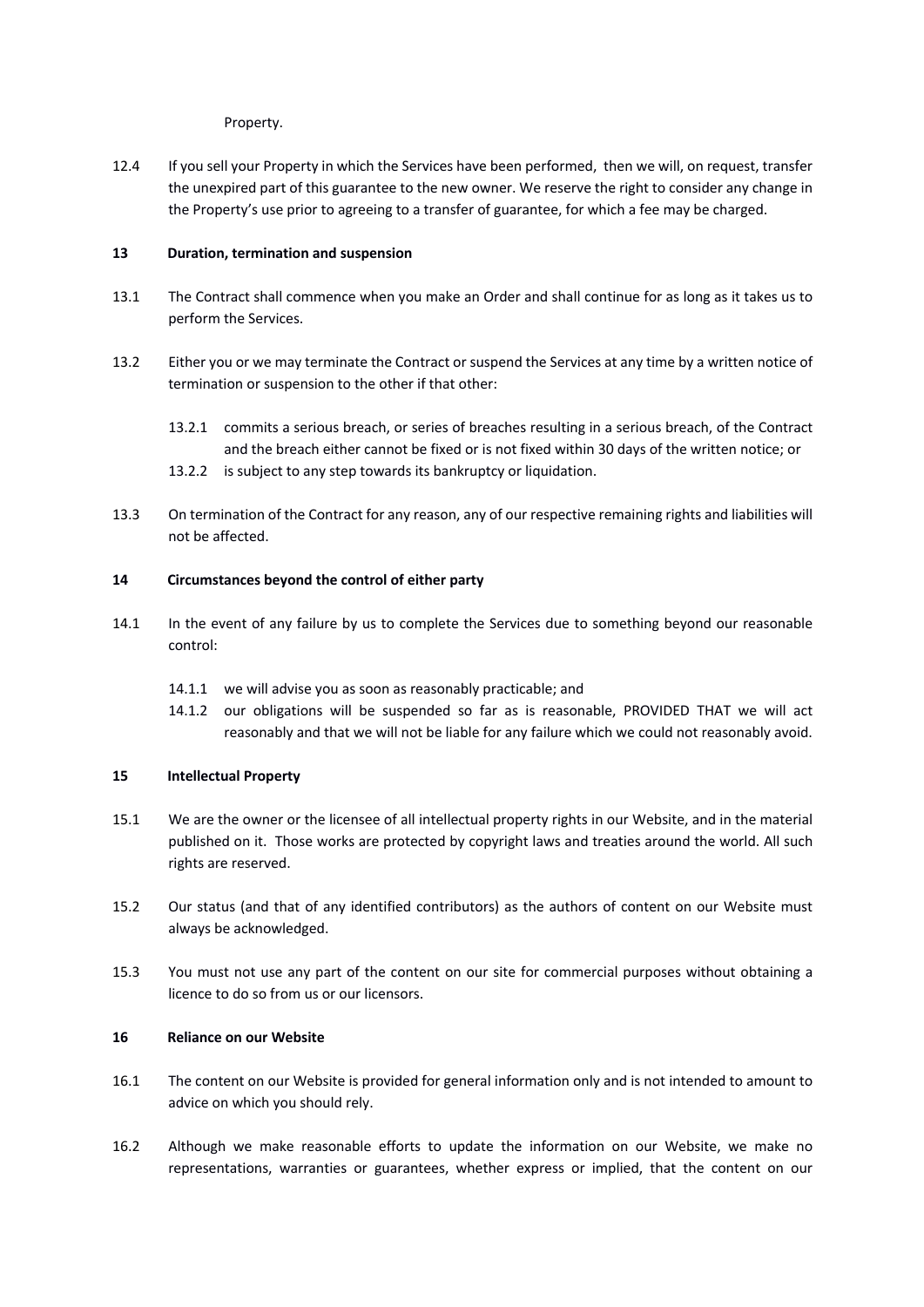Website is accurate, complete or up to date.

16.3 Where our Website contains links to other sites and resources provided by third-parties, these links are provided for your information only. Such links should not be interpreted as approval by us of those linked websites or information you may obtain from them as we have no control over the contents of those sites or resources.

# **17 Prohibited use**

- 17.1 You may not use the Website for any of the following purposes:
	- 17.1.1 in any way which causes, or may cause, damage to the Website or interferes with any other person's use or enjoyment of the Website;
	- 17.1.2 in any unlawful or fraudulent manner;
	- 17.1.3 to transmit, or to procure the transmission of any unsolicited marketing materials to us;
	- 17.1.4 in any way which is harmful, unlawful, illegal, abusive, harassing, threatening or otherwise objectionable or in breach of any applicable law, regulation, governmental order;
	- 17.1.5 to knowingly introduce viruses, trojans, worms, logic bombs or other material that is malicious or technologically harmful;
	- 17.1.6 to gain unauthorised access to our Website, the server on which our Website is stored or any server, computer or database connected to our Website; or
	- 17.1.7 making, transmitting or storing electronic copies of content protected by copyright without the permission of the owner.

## **18 Links to other websites**

- 18.1 This Website may contain links to other sites. Unless expressly stated, these sites are not under our control.
- 18.2 We assume no responsibility for the content of such Websites and disclaim liability for any and all forms of loss or damage arising out of the use of them.
- 18.3 The inclusion of a link to another site on this Website does not imply any endorsement of the sites themselves or of those in control of them.

## **19 Linking to our Website**

- 19.1 You may link to our home page, provided you do so in a way that is fair and legal and does not damage our reputation or take advantage of it.
- 19.2 However, you must not:
	- 19.2.1 establish a link in such a way as to suggest any form of association, approval or endorsement by WDW, unless otherwise approved by us;
	- 19.2.2 establish a link to our Website in any website that you do not own;
	- 19.2.3 frame our Website on any other site, nor may you create a link to any part of our Website other than the home page; or
	- 19.2.4 link from any website that contains fraudulent, false, misleading or deceptive information; or defamatory, libellous, obscene, pornographic, vulgar or offensive content; or promotes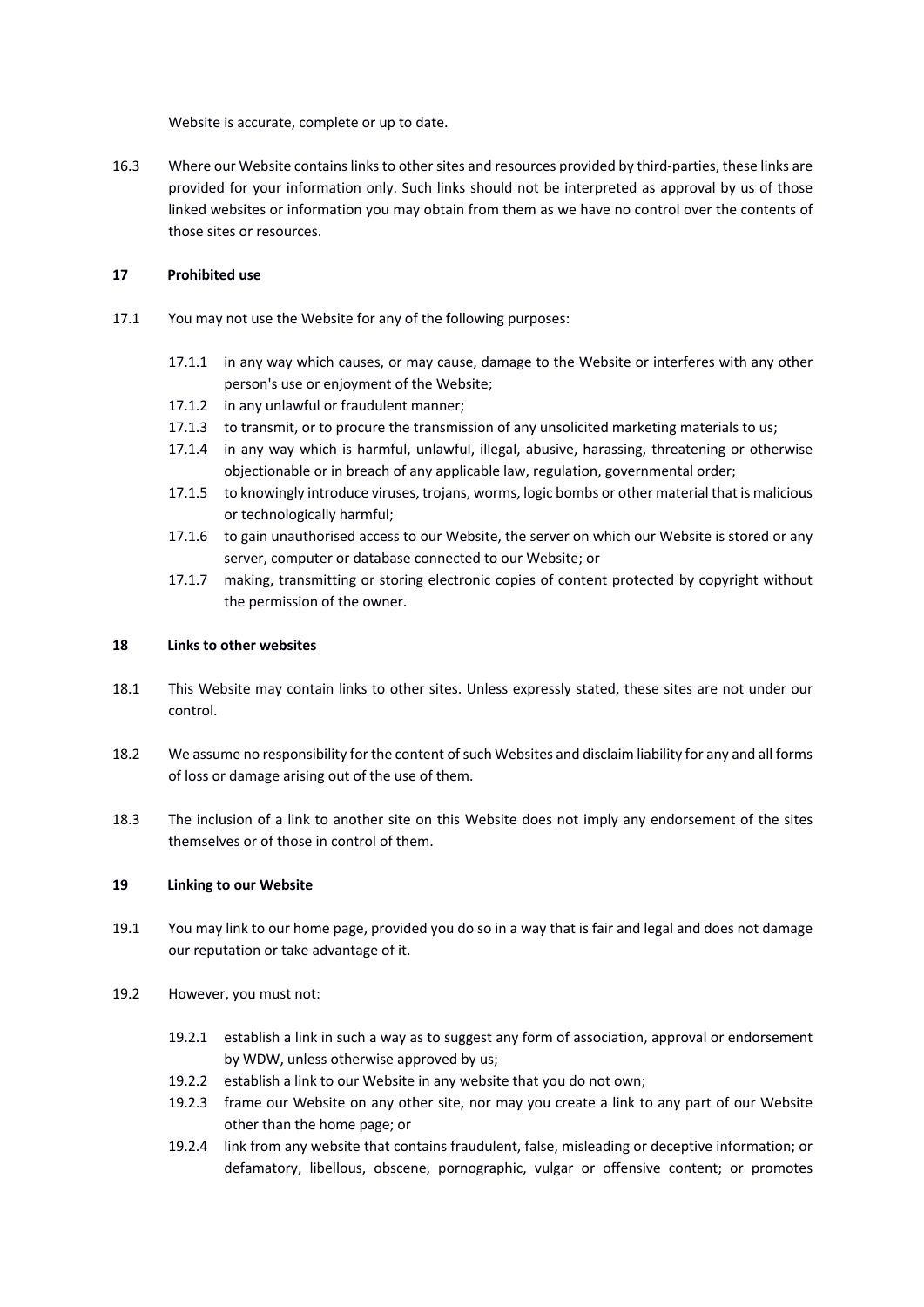discrimination, racism, hatred, harassment or harm toward any third-party; or promotes violence or actions that are threatening to any third-party; or promotes illegal or harmful activities.

19.2.5 We reserve the right to withdraw linking permission without notice.

#### **20 Privacy**

- 20.1 Your privacy is critical to us. We respect your privacy and comply with the General Data Protection Regulation with regard to your personal information.
- 20.2 These Terms and Conditions should be read alongside, and are in addition to our policies, including our Privacy Policy.
- 20.3 For the purposes of these Terms and Conditions:

**'Data Protection Laws'** means any applicable law relating to the processing of Personal Data, including, but not limited to the Directive 95/46/EC (Data Protection Directive) or the GDPR.

**'GDPR'** means the General Data Protection Regulation (EU) 2016/679.

**'Data Controller'**, **'Personal Data'** and **'Processing'** shall have the same meaning as in the GDPR.

- 20.4 We are a Data Controller of the Personal Data we Process in providing the Services and Materials to you.
- 20.5 Where you supply Personal Data to us so we can provide Services and Materials to you, and we Process that Personal Data in the course of providing the Services and Materialsto you, we will comply with our obligations imposed by the Data Protection Laws:
	- 20.5.1 before or at the time of collecting Personal Data, we will identify the purposes for which information is being collected;
	- 20.5.2 we will only Process Personal Data for the purposes identified;
	- 20.5.3 we will respect your rights in relation to your Personal Data; and
	- 20.5.4 we will implement technical and organisational measures to ensure your Personal Data is secure.
- 20.6 For any enquiries or complaints regarding data privacy, please contact us without delay.

#### **21 Limitation of liability**

- 21.1 Subject to Paragraph 21.2 below, we shall only be liable for rectification or a refund for the Services carried out and our liability shall be capped at the total amount paid by you under the Contract.
- 21.2 We do not seek to exclude liability for: (i) any fraudulent act or omission; or (ii) death or personal injury caused by negligence or breach of our other legal obligations. Subject to this, we are not liable for (i) loss which was not reasonably foreseeable to both parties at the time when the Contract was made, or (ii) consequential loss (for example loss of profit) to your business, trade, craft or profession which would not be suffered by a consumer - because we believe you are not buying the Services and Materials wholly or mainly for your business, trade, craft or profession.